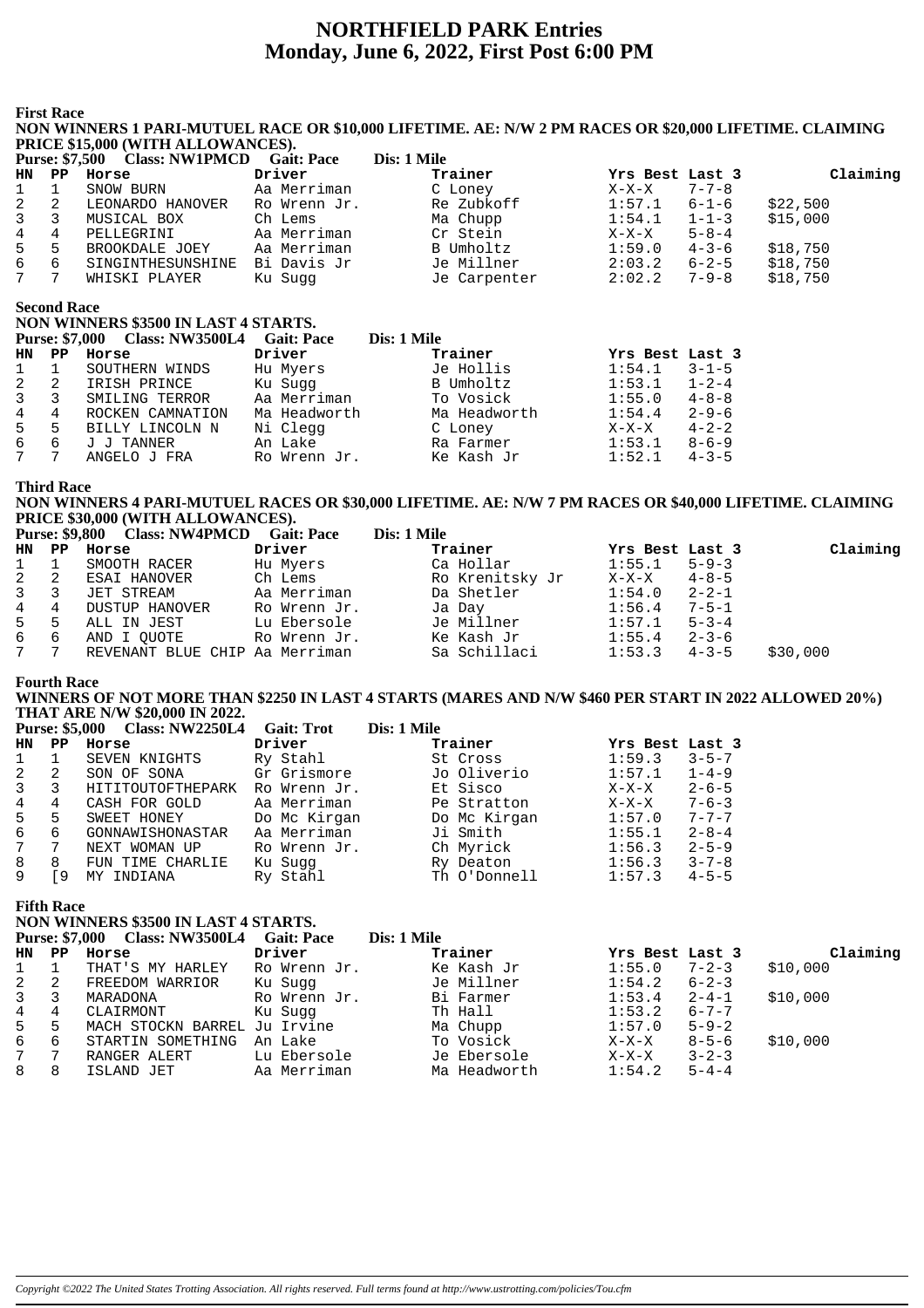# **Sixth Race** NON WINNERS \$5000 IN LAST 4 STARTS. AE: CLAIMING \$15,000 (WITH ALLOWANCES).<br>Purse: \$9,000 Class: NW5000L4 Gait: Pace Dis: 1 Mile

|     |                              | $1 \text{ u}$ sc. $97,000$ Class. In $0.0000$ L+ Gall. I acc DIS. I Fille |               |                  |             |          |
|-----|------------------------------|---------------------------------------------------------------------------|---------------|------------------|-------------|----------|
|     | HN PP Horse                  | Driver                                                                    | Trainer       | Yrs Best Last 3  |             | Claiming |
|     | 1 1 MANCINO                  | Do Irvine Jr                                                              | Ro Weaver     | 1:55.3           | $3 - 7 - 7$ |          |
|     | 2 2 CASINO DIRECTOR          | Ry Stahl                                                                  | Mi Shedron    | $1:53.4$ $3-1-3$ |             |          |
|     | 3 3 PET MY ROCK              | Aa Merriman                                                               | Bi Rhoades    | $1:53.2$ $5-3-1$ |             | \$15,000 |
|     | 4 4 RECORD MACHINE           | Ro Wrenn Jr.                                                              | Sa Schillaci  | $1:53.2$ $2-4-1$ |             |          |
|     | 5 5 VAGUE TRACES             | Bi Davis Jr                                                               | Jo Ciocca Jr. | 1:53.3           | $2 - 5 - 6$ |          |
| 6 6 | IMPRESSIVE COWBOY            | Ro Wrenn Jr.                                                              | Se Mapes      | $1:57.1$ $4-8-6$ |             |          |
| 7 7 | LOCAMOTION FRED Ro Wrenn Jr. |                                                                           | Re Zubkoff    | $1:54.4$ $2-4-2$ |             |          |
|     |                              |                                                                           |               |                  |             |          |

#### **Seventh Race**

#### NON WINNERS \$1250 IN LAST 4 STARTS (MARES ALLOWED 20%) THAT ARE N/W \$10,000 IN 2022. (NON WINNERS OF \$1 IN LAST 4 STARTS ALLOWED 30%).  $\mathbf{D}$  and  $\mathbf{D}$

|                |    | Purse: \$4,000 Class: NW1250L4 Gall: 1 rot |              | DIS: 1 MIIE  |                 |             |
|----------------|----|--------------------------------------------|--------------|--------------|-----------------|-------------|
| <b>HN</b>      | PP | Horse                                      | Driver       | Trainer      | Yrs Best Last 3 |             |
|                |    | VERY SMART                                 | Ry Stahl     | Ke Sherman   | $X-X-X$         | $6 - 7 - 7$ |
|                | -2 | MESMERIZED                                 | Bi Davis Jr  | B Umholtz    | $X-X-X$         | $8 - 6 - 5$ |
|                |    | YOU MAKE IT EASY                           | Ch Lems      | Ma Chupp     | $X-X-X$         | $4 - 8 - 3$ |
| $\overline{4}$ | 4  | CLASSY GUY                                 | Hu Myers     | Jo Oliverio  | X-X-X           | $5 - 6 - 4$ |
| 5              | 5  | ENFORCE THE LAW                            | Do Irvine Jr | B Umholtz    | 1:57.1          | $3 - 4 - 2$ |
| 6              | 6  | SWAN BEFORE ALL                            | Ch Lems      | Ma Chupp     | 1:57.2          | $4 - 1 - 8$ |
| 7              | 7  | MARTY DE VIE                               | Do Irvine Jr | Je Carpenter | 1:58.3          | $7 - 7 - 7$ |
| 8              | 8  | INDIANA ANAMEGO                            | Ry Stahl     | Th O'Donnell | 1:58.1          | $6 - 7 - 5$ |

### **Eighth Race**

#### NON WINNERS 7 PARI-MUTUEL RACES OR \$40,000 LIFETIME. CLAIMING PRICE \$30,000 (WITH ALLOWANCES). Purse: \$9,800 Class: 30000CLNW7 Gait: Pace Dis: 1 Mile

|             | HN PP Horse                         | Driver | Trainer      | Yrs Best Last 3 |                           | Claiming |
|-------------|-------------------------------------|--------|--------------|-----------------|---------------------------|----------|
| $1 \quad 1$ | REAL VISION           Aa Merriman   |        | Me Byler     |                 | $1:54.1$ $1-2-8$          | \$30,000 |
|             | 2 2 ONOITSMYMOTHERNLAW Lu Ebersole  |        | Ri Zelenak   |                 | $X-X-X$ 8-7-4             | \$37,500 |
|             | 3 3 STELLAR BLUE CHIP Ro Wrenn Jr.  |        | Sa Schillaci |                 | $1:53.1$ $1-2-3$ \$37,500 |          |
|             | 4 4 WINCHESTER WALLEY Ke Kash Jr    |        | Da Edwards   | $X-X-X$ 8-5-4   |                           |          |
|             | 5 5 FRED'S NIGHTMARE RO Wrenn Jr.   |        | Re Zubkoff   |                 | $1:55.1$ 9-3-1 \$30,000   |          |
|             | 6 6 THE LEAPING COWBOY Ro Wrenn Jr. |        | Ro Burke     |                 | $1:54.3$ $5-4-3$ \$30,000 |          |
| 7 7         | OLD TOWN ROAD      Ch Lems          |        | Ma Headworth |                 | $1:56.4$ $6-6-3$ \$37,500 |          |
|             | 8 8 BRIGHTER DAYS Ku Suqq           |        | Je Roegner   |                 | $1:53.0$ 8-6-7 \$37,500   |          |

#### **Ninth Race**

# NON WINNERS \$2000 IN LAST 3 OR \$3500 IN LAST 4 STARTS. AE: NW \$600 PER START IN 2022.<br>Purse: \$7,000 Class: NW3500L4 Gait: Trot Dis: 1 Mile

|    |     | <b>FULSE: \$7,000 CRASS: INVERTION-</b> | - Gailt - Ffol | різ: і ічше  |                 |             |
|----|-----|-----------------------------------------|----------------|--------------|-----------------|-------------|
| HN | PP. | Horse                                   | Driver         | Trainer      | Yrs Best Last 3 |             |
|    |     | FAVORITE UNCLE                          | Ch Lems        | Br Miller    | $X-X-X$         | $2 - 3 - 6$ |
|    | -2  | WHAT A PITTSTOP                         | Ro Wrenn Jr.   | Et Sisco     | 1:57.3          | $7 - 8 - 2$ |
|    | 3   | P L JERICO                              | Ke Holliday    | Ke Holliday  | 1:57.0          | $5 - 4 - 4$ |
| 4  | 4   | JOGGING SWEETS                          | Ku Suqq        | Ed Miller    | 1:58.1          | $8 - 3 - 8$ |
| 5  | 5   | LILY'S SWAN POND                        | Ro Wrenn Jr.   | Ch Myrick    | 1:58.1          | 6-7-1       |
| 6  | 6   | I SAW YOU BLINK                         | Bi Davis Jr    | Ja Lupton    | 1:54.1          | $4 - 3 - 5$ |
| 7  | -7  | STARS AN STONES                         | Hu Myers       | Sa Schillaci | 1:56.2          | $3 - 4 - 1$ |
| 8  | 8   | STEEL                                   | Ch Lems        | He Hagerman  | $X-X-X$         | $4 - 4 - 7$ |
| 9  | -9  | CRUZEN CASSI                            | Ro Wrenn Jr.   | Re Zubkoff   | 1:56.4          | $3 - 3 - 9$ |

#### **Tenth Race**

#### NON WINNERS 4 PARI-MUTUEL RACES OR \$30,000 LIFETIME. CLAIMING PRICE \$22,500 (WITH ALLOWANCES)

|              |     | Purse: \$8,800 Class: 22500CLNW4 Gait: Pace |              | Dis: 1 Mile  |                        |          |
|--------------|-----|---------------------------------------------|--------------|--------------|------------------------|----------|
| HN PP        |     | Horse                                       | Driver       | Trainer      | Yrs Best Last 3        | Claiming |
| $\mathbf{1}$ |     | BETTERLUVTOROCK                             | Hu Myers     | Jo Wengerd   | $9 - 7 - 4$<br>$X-X-X$ | \$22,500 |
| 2            | -2  | WESTERN DRIVE                               | Ja Thompson  | Da Novak     | $8 - 8 - 5$<br>$X-X-X$ | \$22,500 |
| $\mathbf{3}$ | 3   | KEYSTONE CATALYST                           | Gr Grismore  | Sa Schillaci | 6-1-2<br>1:53.2        | \$28,125 |
| 4            | 4   | PHANTOM SHADOW                              | Bi Davis Jr  | B Umholtz    | 1:56.1<br>$3 - 2 - 7$  | \$28,125 |
| $5 -$        | 5.  | PITT PANDA                                  | An Lake      | Ra Farmer    | $4 - 1 - 9$<br>1:53.2  | \$33,750 |
| 6            | 6   | UMPIRE HANOVER                              | Aa Merriman  | St Harris    | $8 - 5 - 4$<br>$X-X-X$ | \$22,500 |
| 7            |     | REMEMBERING SHORTY Ry Stahl                 |              | Ke Sherman   | 6-5-6<br>$X-X-X$       | \$22,500 |
| 8            | 8   | PAPPY'S LEGACY                              | Ro Wrenn Jr. | Ma Headworth | 1:56.3<br>$3 - 2 - 2$  | \$22,500 |
| 9            | ſ9. | GIMME SUNSHINE                              | Bi Davis Jr  | Co Kreiser   | 1:57.1<br>$3 - 5 - 2$  | \$28,125 |

#### **Eleventh Race**

### **GUARANTEED \$10,000 PICK 4 STARTS HERE CLAIMING \$8000 (WITH ALLOWANCES)**

#### Purse: \$5,000 Class: 8000CL Gait: Pace Dis: 1 Mile

|                  | HN PP | Horse                          | Driver       | Trainer        | Yrs Best Last 3 |             | Claiming |
|------------------|-------|--------------------------------|--------------|----------------|-----------------|-------------|----------|
| $1 \quad$        |       | SKYWAY TITAN                   | La Harmon    | St Terry       | $X-X-X$         | $5 - 5 - 9$ | \$8,000  |
| $2 \quad 2$      |       | LEXINGTON AVENUE               | Ry Stahl     | Je Millner     | 1:55.2          | $3 - 2 - 3$ | \$8,000  |
| $3 \overline{3}$ |       | TEGGERS HANOVER                | Bi Davis Jr  | Co Kreiser     | 1:53.0          | 4-6-6       | \$8,000  |
| $4 \quad$        | 4     | VILLE VALO                     | Aa Merriman  | To Vosick      | 1:53.3          | $1 - 2 - 5$ | \$8,000  |
| $5^{\circ}$      | -5    | KELLY D                        | Bi Davis Jr  | De Santantonio | 1:54.2          | $5 - 4 - 1$ | \$8,000  |
| 6                | -6    | AMORA BEACH                    | Ro Wrenn Jr. | Ke Kash Jr     | 1:56.3          | $1 - 1 - 7$ | \$8,000  |
| 7                |       | STAY IN YOUR PLACE Hu Myers    |              | Th Hall        | 1:55.1          | $6 - 5 - 3$ | \$8,000  |
| 8 8              |       | HEEZ ORL BLACK N - Bi Davis Jr |              | C Loney        | 1:53.3          | $2 - 1 - 4$ | \$8,000  |